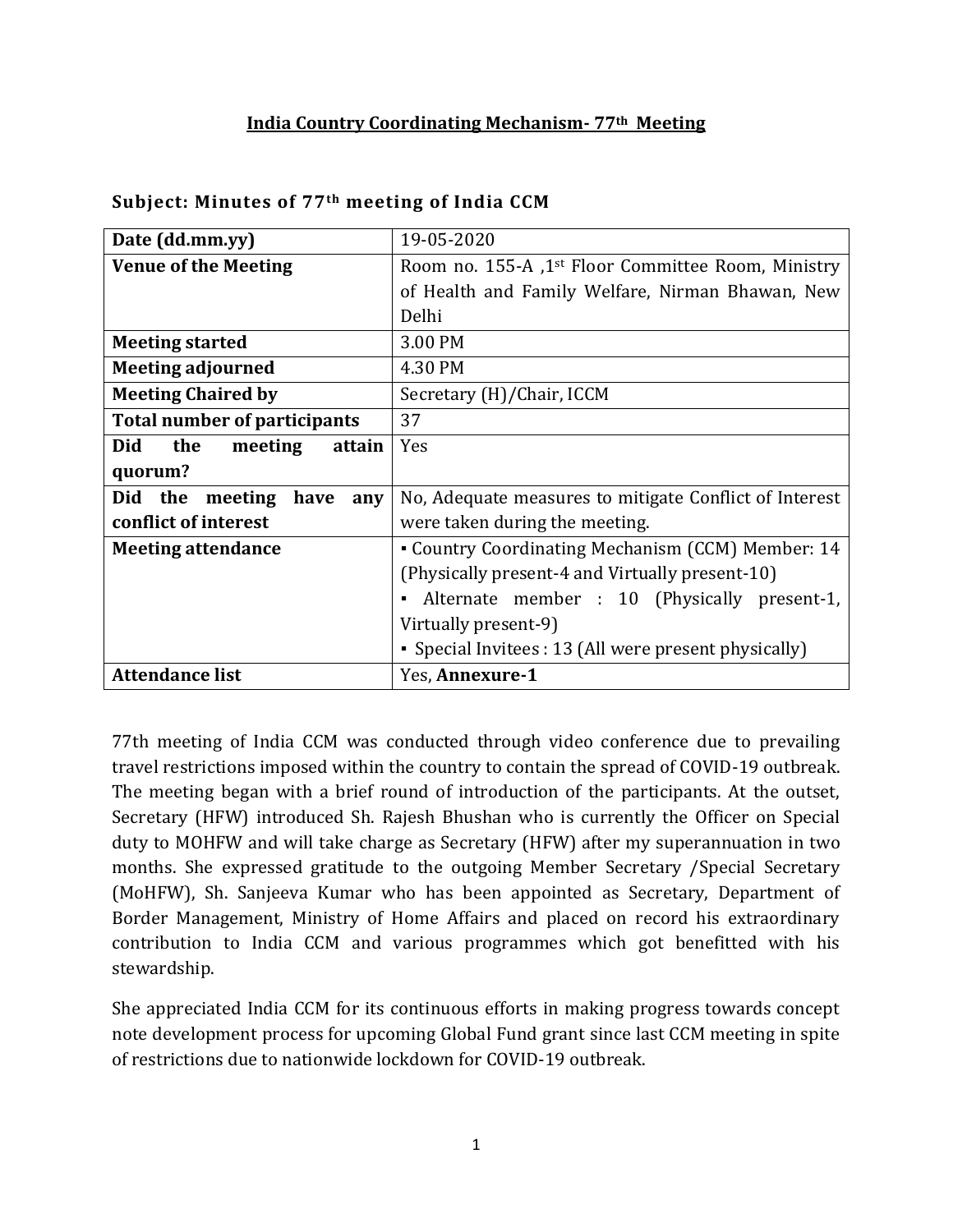The following agenda items were then taken up by India CCM:

# **Agenda item no. 1**

The minutes of 76th meeting of India CCM were endorsed.

# **Agenda item no. 2**

India CCM Focal Point made a presentation to share updates on COVID-19 Response Mechanism funding request and to seek India CCM endorsement for the same. Key points from the presentation are as follows:

- The Global Fund has announced a worldwide additional assistance of **USD 500 million** to support countries in responding to the COVID-19 pandemic and mitigating its negative impact on HIV, TB, and Malaria programs and on health systems- as COVID**-19 Response Mechanism (C19RM).**
- To avail funding under C19RM, interested countries need to submit funding request proposal to the Global Fund by **31st May 2020** through their respective CCMs. The funding under C19RM will be made available on a **rolling** basis and will be for **implementation period till June 2021**.
- As a part of key requirement for C19RM funding request, each country is eligible to avail upto **10%** of the country allocation for the period 2021-24, which will be inclusive of funding already accessed from savings/reprogramming of existing grant (for period 2018-21).
- Funding requests is to be submitted under two priority levels
	- o **Priority 1** should not exceed **3.25%** of the eligible allocation (**16.25 million USD for India)**
	- o **Priority 2** which, when combined with Priority 1 and funds accessed through current grant flexibilities, should not exceed 10% i.e **6.75%** of the eligible allocation (**33.75 million USD for India)**
- Programme divisions (NACO, CTD, NVBDCP) identified the priority areas for proposal through a series of internal discussions and stakeholder's consultations. Based on the inputs gathered, three disease control programmes have drafted a combined funding request proposal under two priority levels (Priority 1 & Priority 2).
- Activities proposed under **Priority -1** are as follows: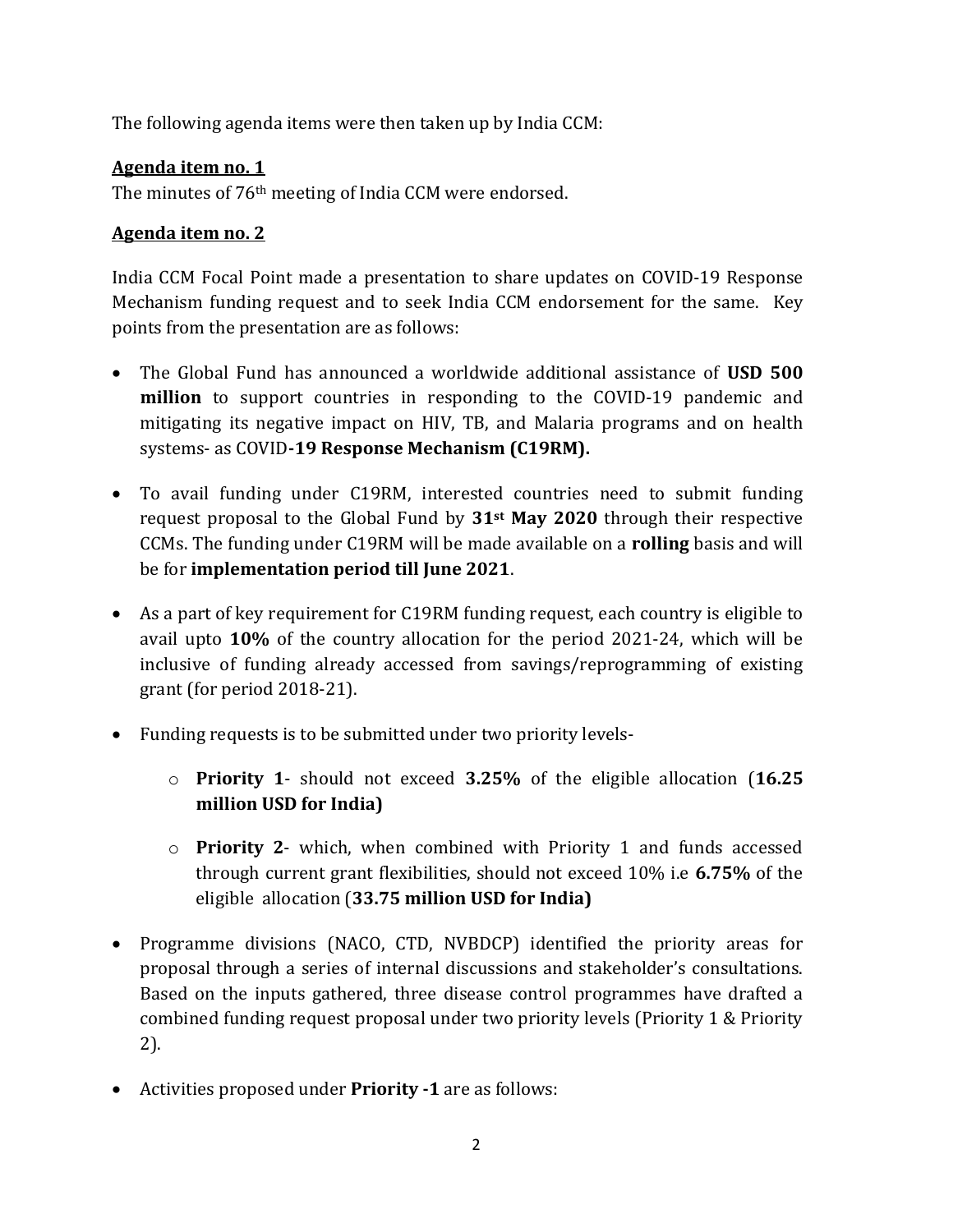## **1. Health System Strengthening** :

a) Augmenting the diagnostic capacity by provisioning point of care multi-disease platform technologies capable of testing HIV, TB, Hepatitis, COVID19. This will be implemented by PR FIND India with a budget of US\$ 9,704,677.

b) Infection Prevention and Control (IPC) by provisioning PPE for at risk health care workers (Lab staff and ORWs of CSCs).

# **2. Community System Strengthening :**

a) 100 Care and Support Centers (CSCs) for Community Outreach and Support. Points 1b and 2a will be implemented by PR-NACO and SR India HIVAIDS Alliance with a budget of US \$ 4,457,391

b) Long Lasting Insecticidal Bednets LLINs support to the community- This will be implemented by PR NVBDCP with a budget of US\$ 2,112,500

Activities proposed under Priority -2 are as follows:

# **1. Health System Strengthening:**

a) Strengthening of existing district level laboratory infrastructure by provisioning of BSL2 (Bio-safety Cabinet).

b) Infection Prevention and Control (IPC) - Provisioning PPE for at risk health care workers (Lab staff).

These components will be implemented by PR FIND India with a budget of US\$ 19,712,971.

# **2. Community System Strengthening:**

- a) Social media campaign and Helpline, last line delivery of drugs and other commodities, Counseling of affected communities and Research. This will be implemented by PR-NACO with a budget of US\$ 4,784,067
- b) Community Engagement component will be implemented by PR- The Union with a budget of US\$ 4,956,146

**3. Community Outreach and Support by** provision of LLINs to at-risk population**.** This will be implemented by PR NVBDCP with a budget of \$ 4,387,500

Deliberations held by India CCM Members on COVID-19 funding request proposal:

Dr. R.R. Gangakhedkar suggested that since COVID-19 is a respiratory illness, an integrated prevention effort shall be undertaken along with other respiratory infections such as TB, H1N1, pneumocystis infection within the overall ambit of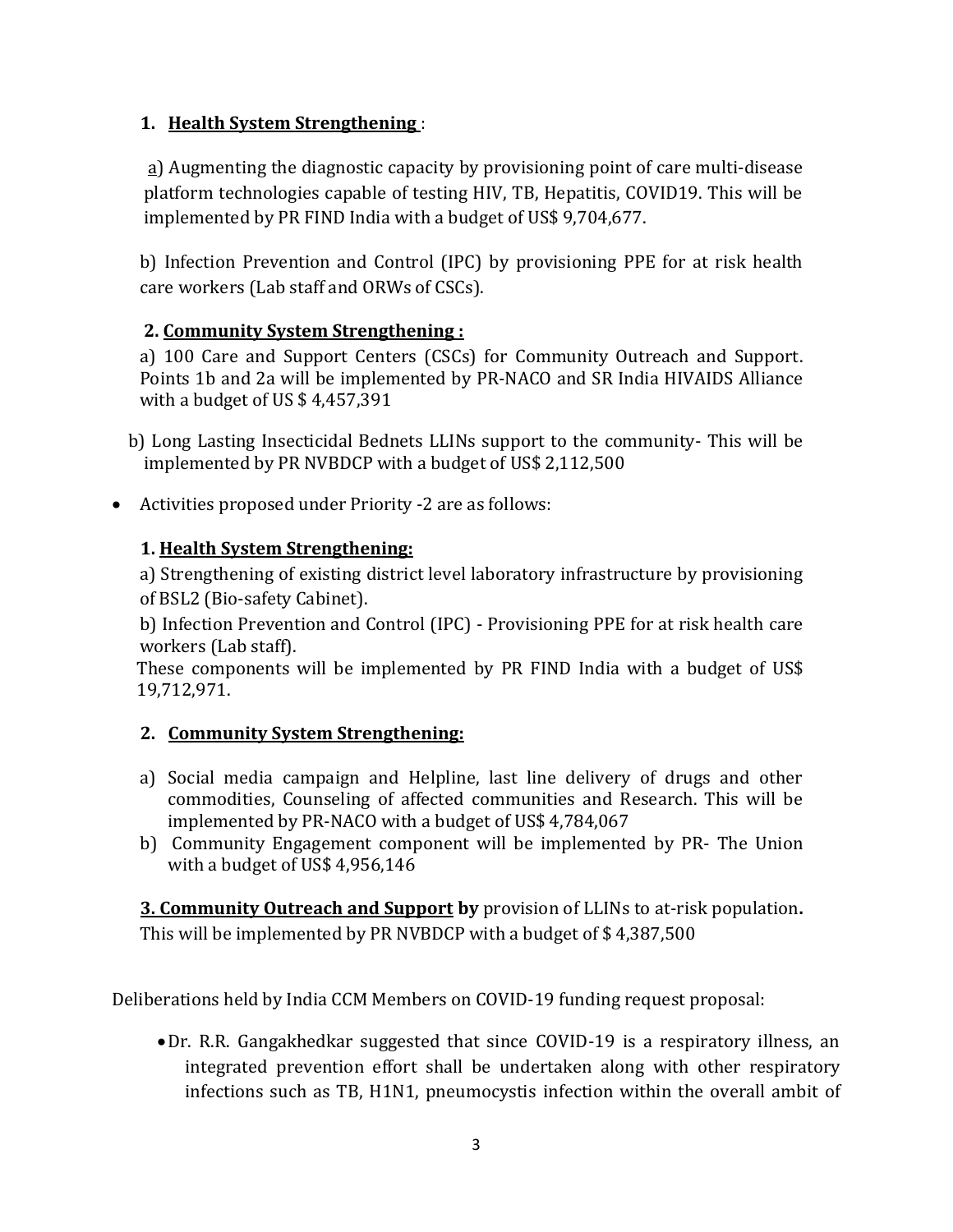lung health. This will help country to offer lung health services through a unified programme.

- Mr. Raval Pratik highlighted that under the existing lockdown situation, In Gujarat Vihaan project has been supporting PLHIVs by dispensing drugs through Outreach workers (ORW). Hence, it is important that ORWs are provided with PPE (mask, gloves etc.) to protect them against COVID-19 infection. He also suggested that measures adopted by Gujarat SACS to extend nutrition support to PLHIVs may be shared with other SACS as best practices.
- Ms. Jahanabi suggested that in the proposal along with PPE (mask, sanitizers), increased travel allowance of Outreached Workers shall also be proposed. This will be helpful in improving their efficiency and ensuring that ORWs can support more PLHIVs and support them. She stressed on the need to facilitate routine hospital services for PLHIVs as most of the existing hospitals/ facilities are being used as quarantine facilities for COVID-19 and are inaccessible.

Secretary (HFW) assured that MoHFW is making efforts to restore all non-Covid essential services and has issued advisories to states on the same. She urged members to follow up with their state/local health authorities as well to ensure that essential health services are being maintained.

 Mr. Yadavendra apprised about community kitchens being run in the state of UP to support communities in fulfilling nutrition requirements. He suggested that such community platforms shall be encouraged in all states and TIs under HIV programmes may be linked with these community kitchens which in turn can support Key populations for their nutrition requirement.

Secretary (HFW) appreciated the suggestion and advised NACO to write to all States to link vulnerable population groups with concerned departments for their social protection requirements.

 Mr. Sudeshwar Singh suggested that treatment supporters and TB champions shall also be strengthened as part of community system strengthening. DR-TB contact tracing may also be incorporated under the proposal. To mitigate the impact of COVID -19 on TB patients, he suggested providing DBT incentive of 4 months in advance.

DDG (TB) clarified that the proposed community system strengthening component under the funding request proposal incorporates TB champions and supporters. JS (NTEP) mentioned that under NTEP TB patients receive two months incentive as advance which shall be sufficient to support their nutrition requirement. Though, states may be suggested to consider increasing advance payment.

 Ms. Deepti raised issue of addressing Adverse Drug Reaction (ADR) of TB patients and provisioning medicine in advance as access to hospital has been limited. She suggested providing helpline number to assist TB patients with ADR issues. DDG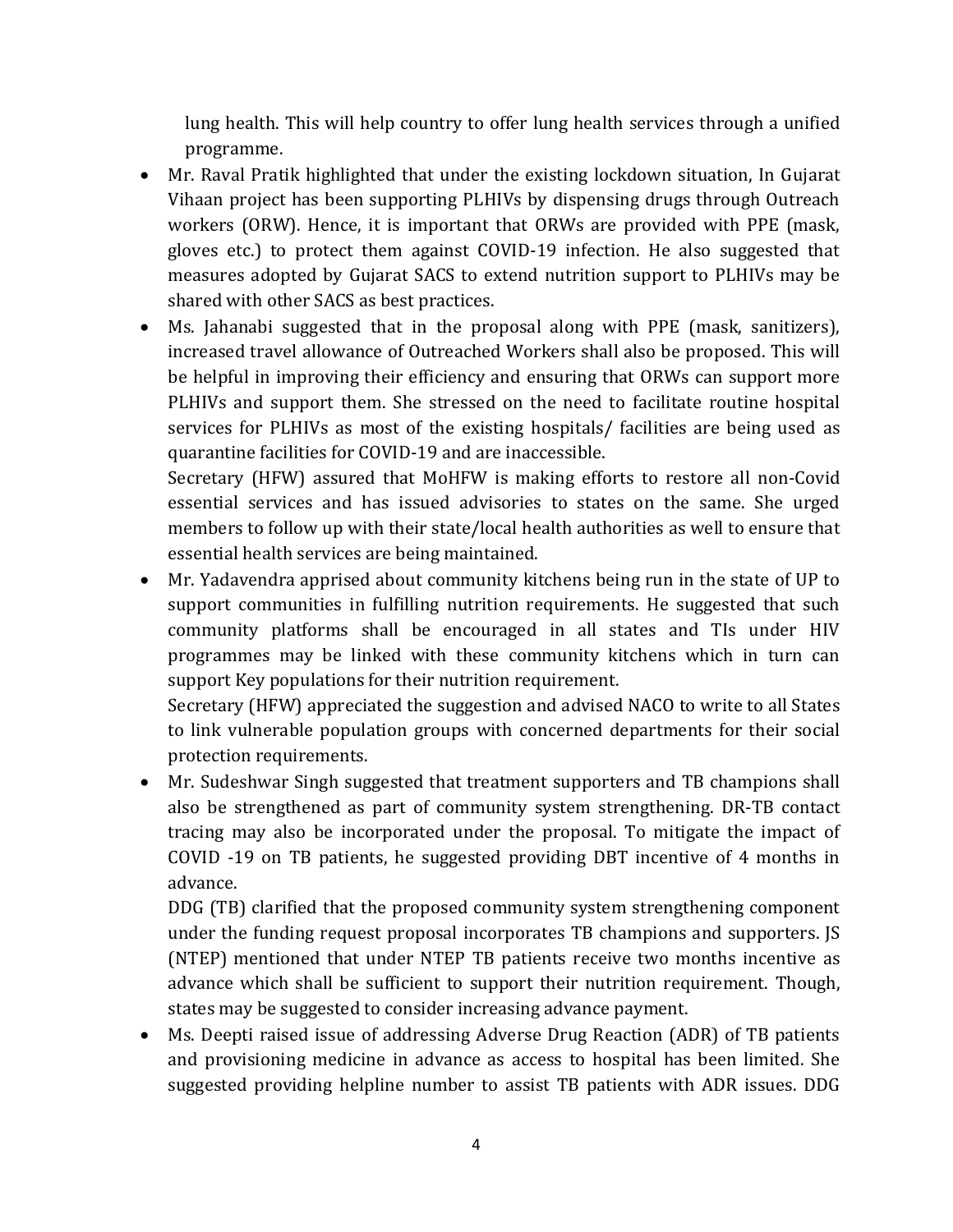(TB) informed that TB call centres are operational to aid TB patients. Moreover, CTD has directed all states to give 1-2 months medicine in advance to TB patients.

 Mr. Shridhar pandey suggetsed that as limited patients are turning up to health facilities due to COVID risk, TB diagnosis at community level shall be initiated. Also food security plan for TB patients shall also be in place. JS (NTEP) apprised that states have been advised to continue with the field activities wherever possible following adequate COVID protocols. To support the nutrition

requirements of TB patients, Nikshay Poshan Yojna is already in place.

 Dr. Shyamala Natraj voiced out the concern of Key Populations (TG, FSW, MSM, IDU) under HIV being worse affected due to ongoing lockdown situation pertaining to COVID-19. She mentioned that these high risk population groups are neither adequately covered under other health programmes nor their mainstreaming is happening as envisaged. It is important that basic social protection (nutrition and shelter) and non-covid health care needs of Key Populations (KPs) are catered to under the Global Fund COVID-19 assistance so as to ensure that they are retained on treatment and protected from indulging in high risk behaviour. She commented that World Bank loan of USD 1 billion which is being mobilized by Government of India for COVID-19 response, which may be used for health system strengthening and funds from COVID-19 grant may be apportioned to secure nutrition and shelter services for other KPs. She suggested engaging existing Targeted Interventions (TIs) to implement this component.

Secretary (HFW) acknowledged the concerns and informed that as part of State Disaster Relief Funding (SDRF), states have been provisioned to meet food and shelter requirements of needy population. Besides, several initiatives (like Garib Kalyan Yojna etc.) have also been announced to support vulnerable populations which can be capitalised to fulfil their social protection requirements. AS & MD also added that SACS usually manage such issues of vulnerable groups by coordinating with other ministries/departments (housing and PDS depart.).

Joint Secretary (NACO) apprised that NACO has directed all SACS to ensure seamless access of benefits and Social Protection support to PLHIVs by tying up with concerned departments. He advised that for KPs, SACS can be approached to support/advocate for their nutrition/ shelter requirements and if any issue is encountered/SACS are not supporting, it may be flagged to States (PD, SACS) or NACO (Dr. Naresh Goel).

Secretary asked Dr. Shyamala to provide, a concrete proposal on how social protection needs of KPs can be addressed with clarity on population to be covered,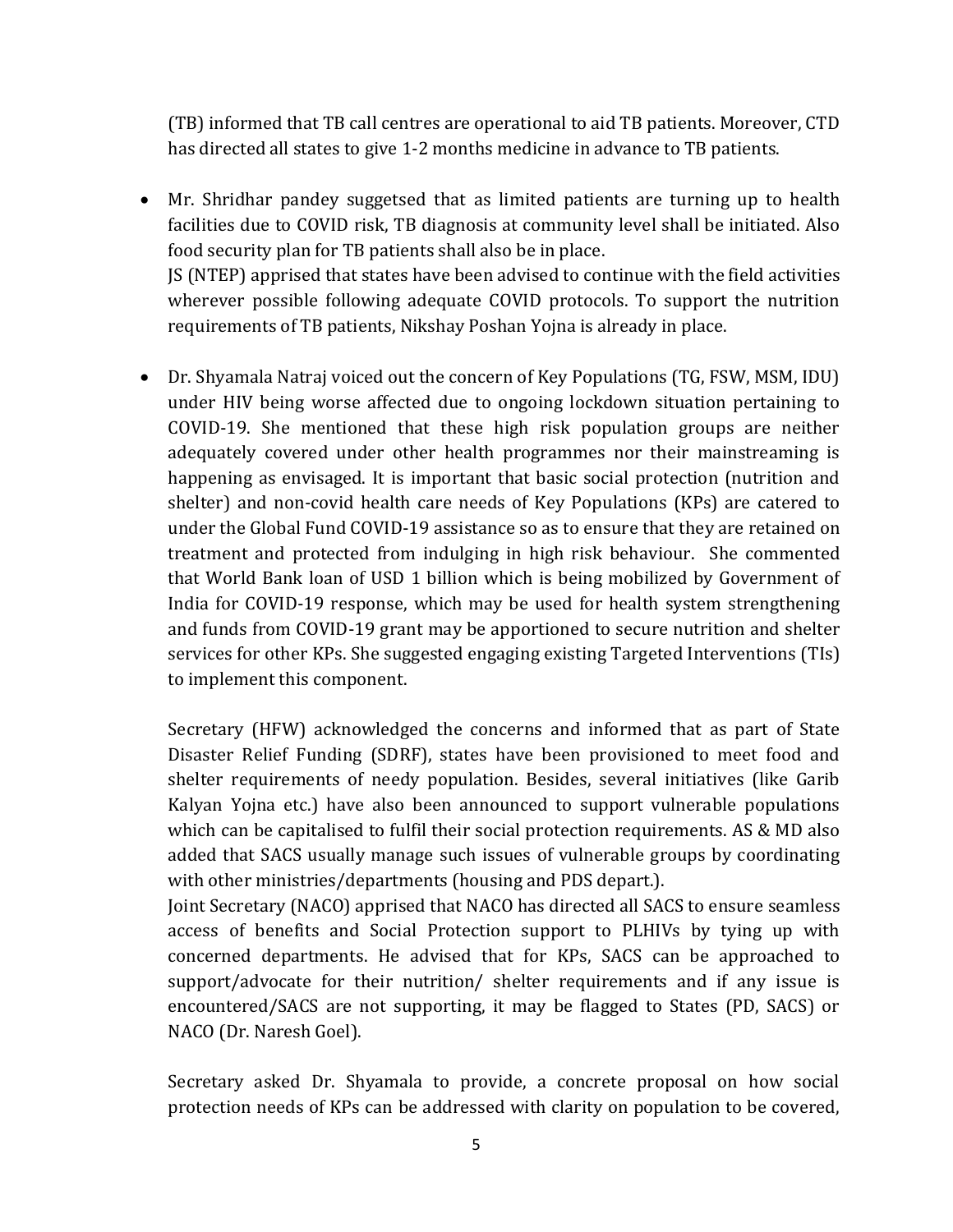how the in need population will be identified, budget requirements, implementation strategy, accountability and monitoring mechanism to NACO. The same may be incorporated in the funding proposal if found to be feasible and acceptable to the Global Fund. Dr. Shyamala pointed out that a detailed proposal is not possible because of the time limitation.

- Ms. Kusum echoed the issue raised by Dr. Shyamala and requested to incorporate nutrition and shelter support component for migrant and vulnerable KPs (FSW, TG, IDU, MSM) in the funding request proposal.
- Ms. Nandini Kapoor commented that under the HIV program through the ART centres and the communities, ARVs are being delivered to people living with HIV through Multi Month Dispensing, CSCs, and door step delivery by communities. With reference to the proposed 100 CSC, she suggested that as these are being proposed during the exceptional period of COVID 19, they can be run through innovative models and may accommodate the requests being submitted by the community to include additional transport cost, nutrition etc. On the possible modality to reach key populations in need, pointed that Targeted Interventions is an existing modality under NACO.

Decision:

1. NACO to write to states to advocate with concerned Ministries/ Departments to extend social protection schemes, nutrition and access to services to all vulnerable and high risk groups under HIV.

2. Dr. Shyamala to share a concrete proposal on how social protection needs of KPs can be addressed with clarity on population to be covered, how the in need population will be identified, budget requirements, implementation strategy, accountability and monitoring mechanism to NACO.

3. Programme divisions noted the suggestions given during the meeting. India CCM endorsed the funding request proposal under COVID 19 RM.

#### **Agenda item no. 3**

India CCM Focal Point made a presentation to seek ex post facto approval of India CCM for Non government Principal Recipient's (NGPR) shortlisted for upcoming Global Fund grant for period 2021-24. He apprised CCM on the process of NGPR selection:

• Based on the decision of India CCM during its 76<sup>th</sup> meeting, an open advertisement was floated seeking Expression of Interest (EoI) from interested organizations for Non-Government PR positions from 31st Jan- 21st Feb 2020. A total **of 61 applications (30 for HIV, 23 for Tuberculosis, 8 for Malaria)**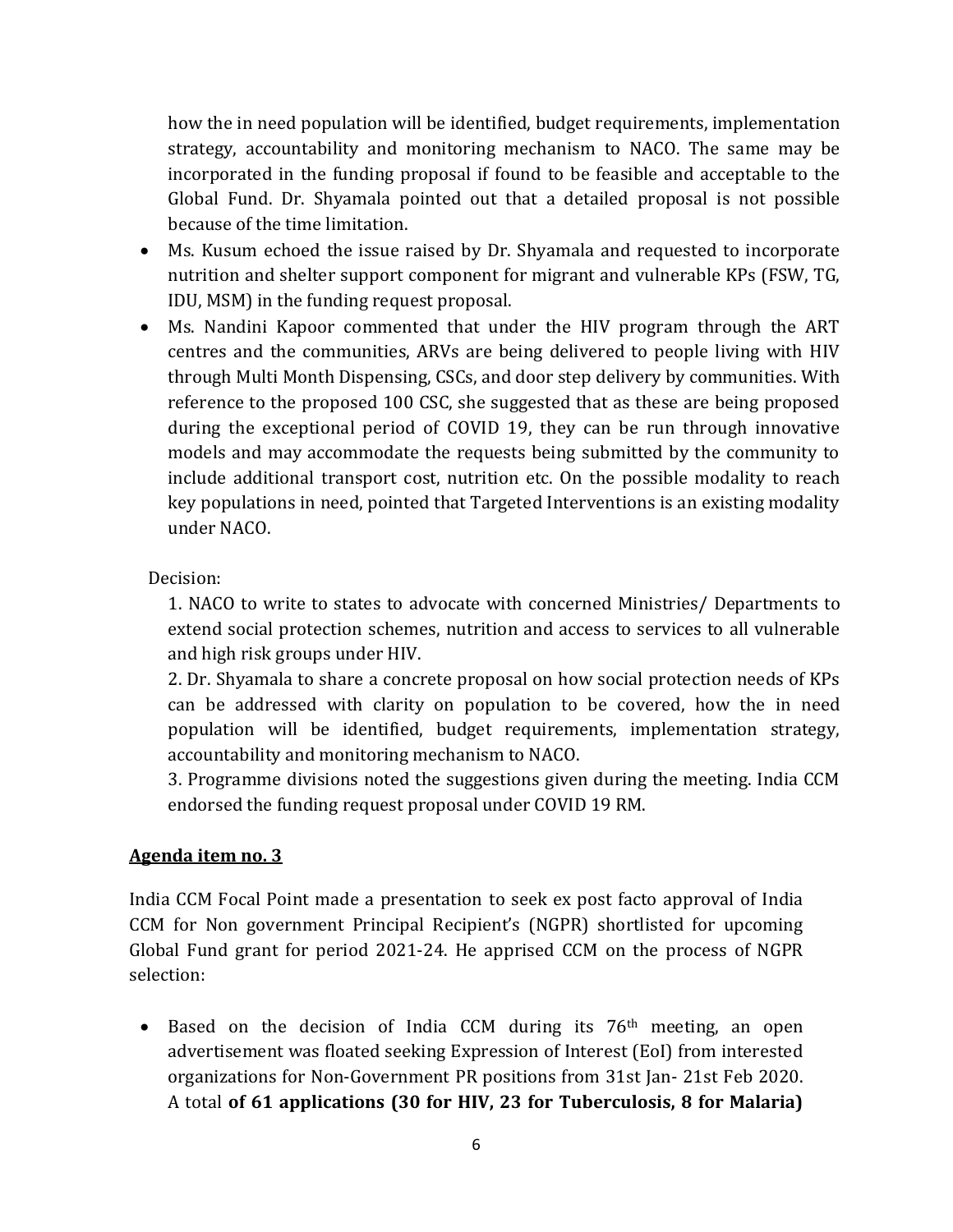were received till closing date.

 A Screening Committee constituted under the Chairmanship of Dr. B.D. Athani (Principal Consultant DGHS) to shortlist the Non-government PRs based on submitted EoIs. The screening committee held a series of consultative meetings and shortlisted 11 organizations as NGPRS. The details of which are as follows:

| <b>HIV</b> (5 Organizations) | <b>TB</b> (5 Organizations)          | Malaria(1<br>organization) |
|------------------------------|--------------------------------------|----------------------------|
| <b>PLAN</b> International    | William J. Clinton Foundation        | <b>TCI</b>                 |
| [India Chapter]              | $(W \mid CF)$ :                      | Foundation                 |
| Solidarity and Action        | <b>Resource Group for Education</b>  |                            |
| <b>Against The HIV</b>       | and Advocacy for Community           |                            |
| Infection in India           | Health (REACH                        |                            |
| [SAATHII]                    |                                      |                            |
| India HIV AIDS Alliance      | PLAN International (India            |                            |
|                              | Chapter)                             |                            |
| The HumsafarTrust            | International Union Against          |                            |
|                              | Tuberculosis and Lung Disease        |                            |
|                              | (The Union)                          |                            |
| The Voluntary Health         | <b>Foundation for Innovative New</b> |                            |
| Services [VHS]               | Diagnostics India (FIND)             |                            |

- Due to the prevailing COVID-19 situation in the country and related factors and to comply with set timelines for the proposal development and submission to the Global Fund, aforesaid Non Government PRs were finalized with the approval of Secretary (HFW)/ Chair, India CCM and Vice Chair, India CCM. They recommended to proceed with combined proposal development process by Govt. and Non-govt. PRs and decided that an ex-post facto approval will be obtained from India CCM regarding the same.
- India CCM focal point also informed that due to current pandemic and lockdown situation in the country, proposal development could not be undertaken as planned and may be difficult to submit by 25th may 2020 window as decided during 76<sup>th</sup> meeting of India CCM. He proposed to submit India's funding request proposal to the Global Fund by next available window of **30th June 2020 [Window 2c].** He informed if we submit within this window, it will be considered as part of submission window 2 only.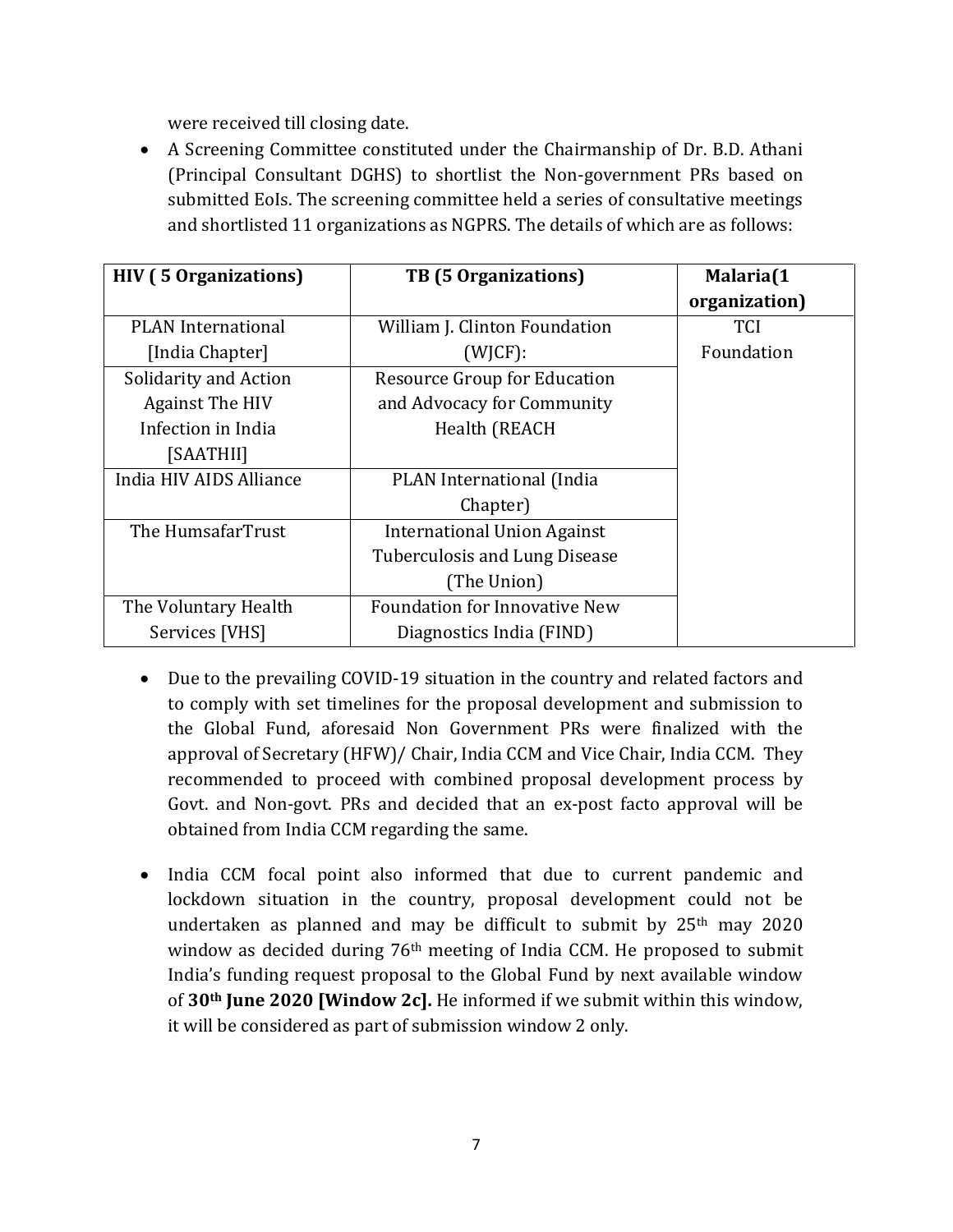### **Decision:**

India CCM provided an ex post facto approval of the shortlisted NGPRs and the revised submission date of 30th June 2020 for Global Fund funding request under 2020-22 allocation period.

The meeting ended with a vote of thanks to and from the Chair, India CCM.

#### **Annexure 1**

# **List of Participants**

| Sl.<br>No.     | <b>Name</b>                        | Designation/Organization                                    | <b>Physically Present</b> |
|----------------|------------------------------------|-------------------------------------------------------------|---------------------------|
| $\mathbf{1}$   | Smt. Preeti Sudan                  | Secretary (HFW)/ Chair, I-<br><b>CCM</b>                    | Yes                       |
| $\overline{2}$ | Ms. Vandana Gurnani                | AS & MD (NHM)                                               | Yes                       |
| 3              | Dr.Dharamendra<br>Singh<br>Gangwar | AS&FA                                                       | Yes                       |
| $\overline{4}$ | Dr.Rajiv Garg                      | <b>DGHS</b>                                                 | Yes                       |
|                |                                    |                                                             | <b>Virtually Present</b>  |
| 5              | Dr.Bella Rajesh                    | Secretary, Tamilnadu (H)                                    | Yes                       |
| 6              | Dr. Shyamala Nataraj               | ExecutiveDirector,<br>SIAAP/Vice Chair, I-CCM               | Yes                       |
| $\overline{7}$ | Mr.Paul Salvaire                   | <b>Embassy of France</b>                                    | Yes                       |
| 8              | Prof. Ramila Bisht                 | Centre of Social<br>Medicine<br>and Community Health, JNU   | Yes                       |
| 9              | Sudeshwar<br>Mr.<br>Kumar<br>Singh | Secretary, TB Mukt Vahini                                   | Yes                       |
| 10             | Mr. Raval Pratik Anantray          | Assistant Director, GIPA                                    | Yes                       |
| 11             | Mr. Shridhar Pandey                | Secretary & Chief Executive<br>Officer,<br>Gautam<br>Buddha | Yes                       |

#### **CCM Members**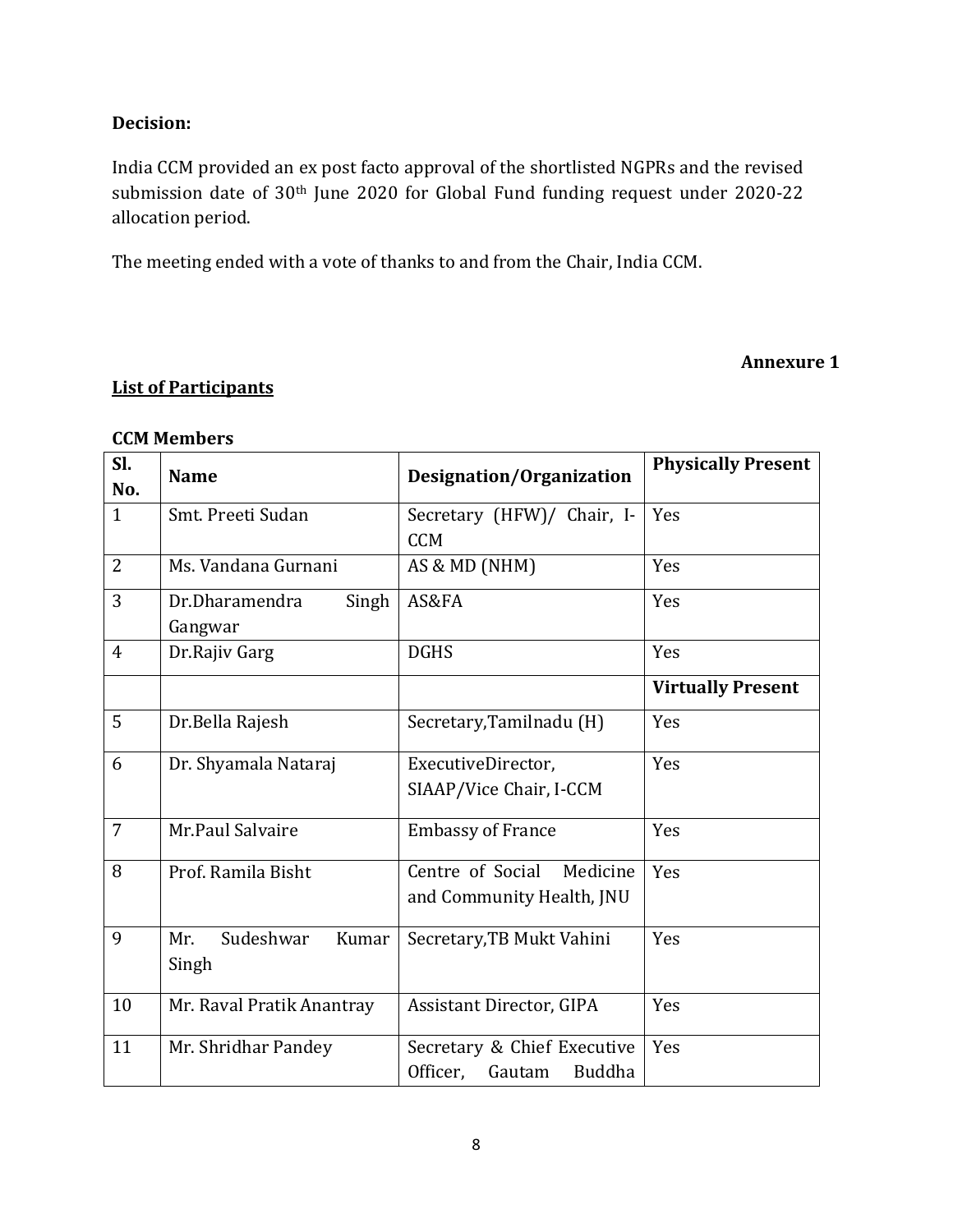|    |                   | Jagriti Society                                                                                  |     |
|----|-------------------|--------------------------------------------------------------------------------------------------|-----|
| 12 | Ms.Deepti Chavan  | <b>CCM Member</b>                                                                                | Yes |
| 13 | Ms.Marietou Satin | Health,<br>Dy.Director, 0/0<br>USAID/India                                                       | Yes |
| 14 | Mr.Paul Salvaire  | Counsellor for Global issue<br>& Heald of Ambassador's<br>Pvt.Office, French Embassy<br>to India | Yes |

# **Alternate Members**

| Sl.No.         | <b>Name</b>                        | Designation/Organization                            | Physically       |
|----------------|------------------------------------|-----------------------------------------------------|------------------|
|                |                                    |                                                     | <b>Present</b>   |
| $\mathbf{1}$   | Sh.Alok Saxena                     | JS (GFATM)                                          | Yes              |
|                |                                    |                                                     | <b>Virtually</b> |
|                |                                    |                                                     | <b>Present</b>   |
| $\overline{2}$ | Dr.R.R.Gangakhedkar                | Scientist G, ICMR                                   | Yes              |
| 3              | Nandini<br>Ms<br>Kapoor<br>Dhingra | Senior Technical Adviser, UNAIDS                    | Yes              |
| $\overline{4}$ | Ms. Jahnabi Goswami                | President, ANPP                                     | Yes              |
| 5              | Md Hashmat Rabbani                 | Secretary, Gramin Samaj Kalyan Vikas<br>Manch       | Yes              |
| 6              | Ms. Kusum                          | President, AlNSW                                    | Yes              |
| $\overline{7}$ | Raghavan<br>Dr.<br>Gopa<br>Kumar   | Founder Member, Touched by TB                       | Yes              |
| 8              | Mr.Yadavendra Singh                | Chairman, Pahal Foundation                          | Yes              |
| 9              | Mr.Ajay Ganguli                    | <b>IMA</b>                                          | Yes              |
| 10             | Dr.Ranjani<br>Ramachandran         | National Professional Officer (Labs),<br><b>WHO</b> | Yes              |